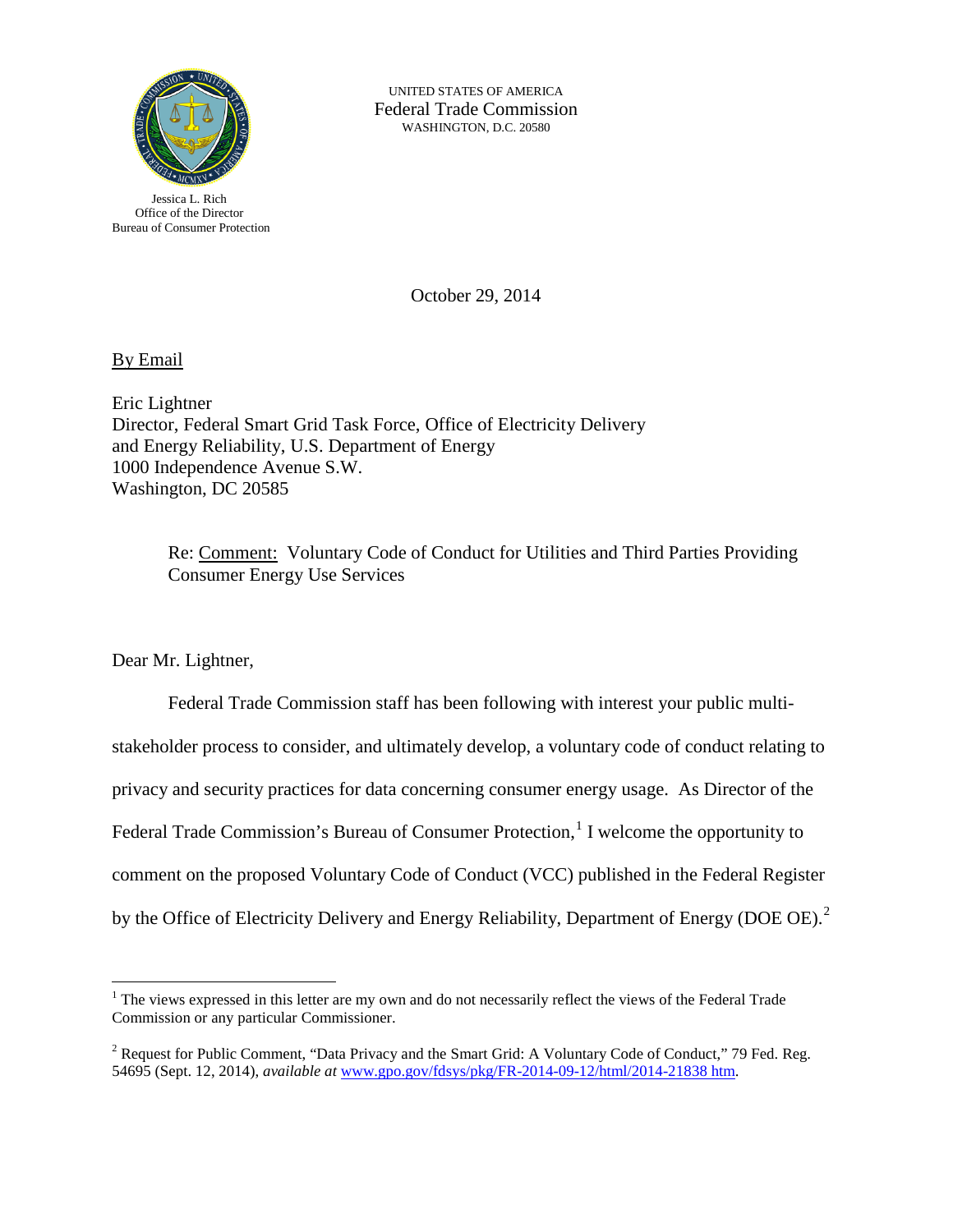## **Background on FTC's Role in Privacy and Data Security**

The Federal Trade Commission (FTC) is an independent agency with a broad mission to protect consumers and promote competition in the commercial marketplace. The central purpose of our consumer protection mission is to protect consumers from deceptive and unfair practices – that is, false or misleading claims by companies or practices that subject consumers to unreasonable risk of injury.<sup>[3](#page-1-0)</sup> As part of this mission, the FTC has worked actively for decades to protect consumers' privacy and security through a multi-pronged approach that includes law enforcement, policy initiatives, and consumer and business education. For example, under the laws we enforce, the FTC has challenged as false dozens of companies' claims about what data they collect, whether they share it with third parties, what choices they offer to consumers, and the level of security they provide for consumers' personal data. These matters have involved businesses in a wide variety of industries, including companies that sell mobile and Internet-connected devices;<sup>[4](#page-1-1)</sup> companies that provide Internet-related services;<sup>[5](#page-1-2)</sup> social media companies;<sup>[6](#page-1-3)</sup> and mobile app developers.<sup>[7](#page-1-4)</sup>

<span id="page-1-0"></span> $3$  15 U.S.C. § 45.

<span id="page-1-1"></span><sup>4</sup> *HTC America, Inc.*, Docket No. C-4406 (F.T.C. June 25, 2013) (final decision and order), *available at* [www.ftc.gov/sites/default/files/documents/cases/2013/07/130702htcdo.pdf;](http://www.ftc.gov/sites/default/files/documents/cases/2013/07/130702htcdo.pdf) *TRENDnet, Inc.*, Docket No. C-4426 (F.T.C. Jan. 16, 2014) (final decision and order), *available at* [www.ftc.gov/system/files/documents/cases/140207trendnetdo.pdf.](http://www.ftc.gov/system/files/documents/cases/140207trendnetdo.pdf)

<span id="page-1-2"></span><sup>5</sup> *Google, Inc.,* Docket No. C-4336 (F.T.C. Oct. 13, 2011) (final decision and order), *available at* [www.ftc.gov/sites/default/files/documents/cases/2011/10/111024googlebuzzdo.pdf.](http://www.ftc.gov/sites/default/files/documents/cases/2011/10/111024googlebuzzdo.pdf) 

<span id="page-1-3"></span><sup>6</sup> *Facebook, Inc.*, Docket No. C-4365 (F.T.C. Aug. 10, 2012) (final decision and order), *available at* [www.ftc.gov/sites/default/files/documents/cases/2012/08/120810facebookdo.pdf.](http://www.ftc.gov/sites/default/files/documents/cases/2012/08/120810facebookdo.pdf)

<span id="page-1-4"></span><sup>7</sup> *Snapchat, Inc.*, Matter No. 132-3078 (F.T.C. May 14, 2014) (proposed consent agreement), *available at* [www.ftc.gov/system/files/documents/cases/140508snapchatanalysis.pdf;](http://www.ftc.gov/system/files/documents/cases/140508snapchatanalysis.pdf) *United States v. Path, Inc.,* No. C-13-0448 (N.D. Cal. Feb. 8, 2013) (Stipulated Final J.), *available at* [www.ftc.gov/sites/default/files/documents/cases/2013/02/130201pathincdo.pdf.](http://www.ftc.gov/sites/default/files/documents/cases/2013/02/130201pathincdo.pdf)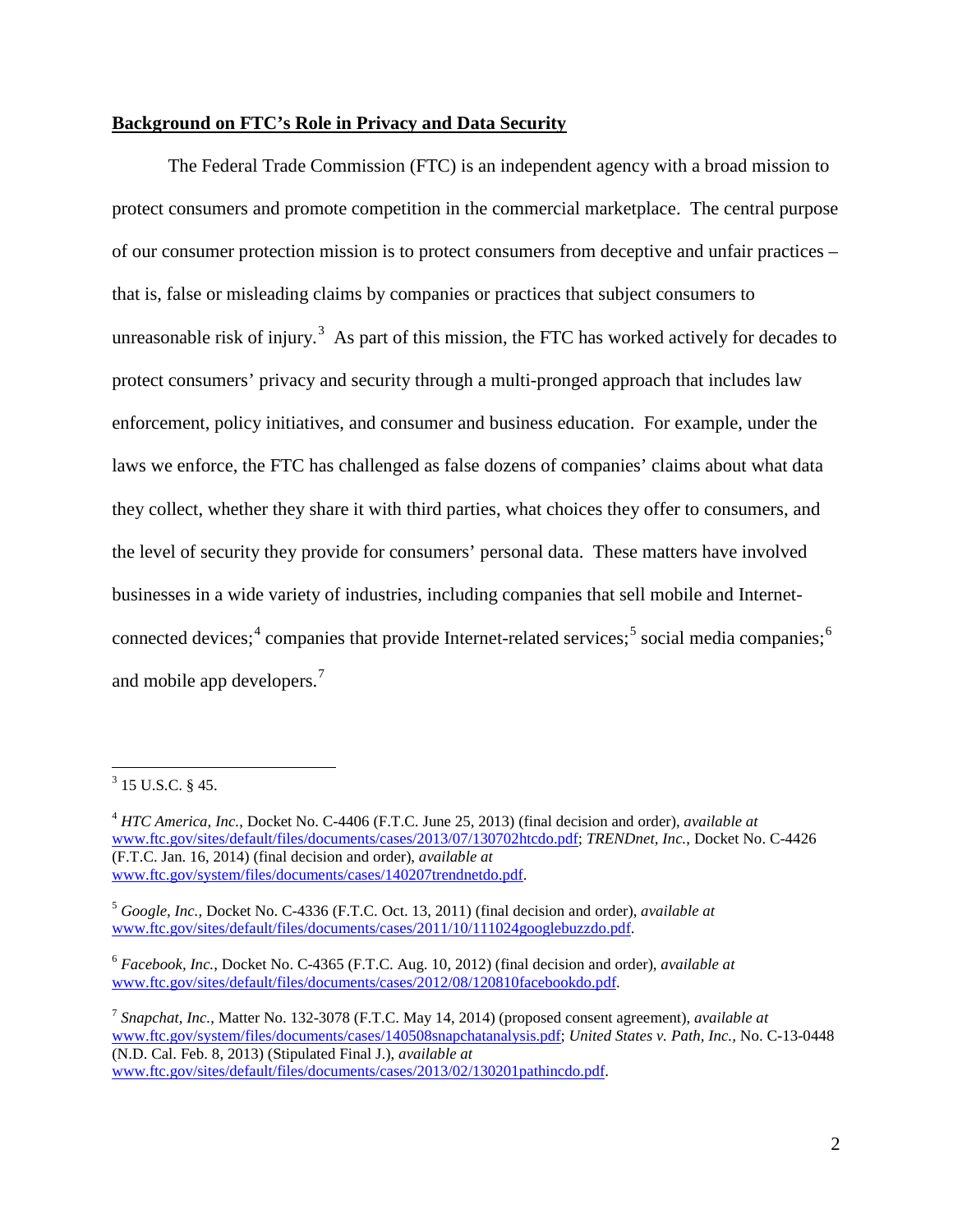The FTC has long supported self-regulation through codes of conduct such as the

proposed VCC.<sup>[8](#page-2-0)</sup> For example, the Commission has issued a report recommending principles and a framework for addressing privacy across different industries, <sup>[9](#page-2-1)</sup> as well as reports proposing best practices for particular industries and contexts, such as data brokers, online behavioral advertising, facial recognition, and mobile privacy disclosures.<sup>[10](#page-2-2)</sup> The agency also has encouraged the development of strong and enforceable industry-specific codes of conduct for privacy through open, multi-stakeholder processes such as this one. For example, Commission staff participated in the National Telecommunications and Information Administration  $("NTIA")<sup>11</sup>$  process to develop a code of conduct for mobile devices, and is currently participating in the NTIA's process to develop practices for facial recognition technologies.

## **Consumer Protection Issues Raised by Consumer Energy Data**

As you well know, the energy industry is a complex one, involving numerous parties –

utilities, electricity marketers, state and local regulators, companies that provide services to

<span id="page-2-0"></span> $\overline{a}$ <sup>8</sup> The Commission staff has supported the development of industry codes of conduct in general, but with the caveat that they not be used to facilitate coordination that would reduce competition. *See, e.g*., FTC Staff Advisory Opinion, From Bureau of Competition Staff to Council of Better Business Bureaus, Inc. (Aug. 15, 2011) (addressing whether staff was likely to recommend the agency challenge self-regulatory principles for online behavioral advertising as an anticompetitive restraint of trade) *available at* [www.ftc.gov/sites/default/files/documents/advisory opinions/council-better-business-bureaus](http://www.ftc.gov/sites/default/files/documents/advisory_opinions/council-better-business-bureaus-inc./100815cbbbletter.pdf)[inc./100815cbbbletter.pdf.](http://www.ftc.gov/sites/default/files/documents/advisory_opinions/council-better-business-bureaus-inc./100815cbbbletter.pdf) 

<span id="page-2-1"></span><sup>9</sup> FTC, *Protecting Consumer Privacy in an Era of Rapid Change: Recommendations for Businesses and Policymakers* (Mar. 2012) ("2012 Privacy Report"), *available at* [www.ftc.gov/ os/2012/03/120326privacyreport.pdf.](http://www.ftc.gov/%20os/2012/03/120326privacyreport.pdf) 

<span id="page-2-2"></span><sup>10</sup> FTC, *Data Brokers: A Call for Transparency and Accountability* (May 2014), *available at* [www.ftc.gov/reports/data-brokers-call-transparency-accountability-report-federal-trade-commission-may-2014;](http://www.ftc.gov/reports/data-brokers-call-transparency-accountability-report-federal-trade-commission-may-2014) FTC Staff Report: *Self-Regulatory Principles For Online Behavioral Advertising: Tracking, Targeting, and Technology* (Feb. 2009), *available at* [www.ftc.gov/reports/federal-trade-commission-staff-report-self-regulatory](http://www.ftc.gov/reports/federal-trade-commission-staff-report-self-regulatory-principles-online-behavioral)[principles-online-behavioral;](http://www.ftc.gov/reports/federal-trade-commission-staff-report-self-regulatory-principles-online-behavioral) FTC Staff Report, *Facing Facts: Best Practices For Common Uses of Facial Recognition Technologies* (Oct. 2012), *available at* [www.ftc.gov/reports/facing-facts-best-practices-common-uses](http://www.ftc.gov/reports/facing-facts-best-practices-common-uses-facial-recognition-technologies)[facial-recognition-technologies](http://www.ftc.gov/reports/facing-facts-best-practices-common-uses-facial-recognition-technologies)*;* FTC Staff Report, *Mobile Privacy Disclosures: Building Trust Through Transparency* (Feb. 2013), *available at* [www.ftc.gov/os/2013/02/130201mobileprivacyreport.pdf.](http://www.ftc.gov/os/2013/02/130201mobileprivacyreport.pdf)

<span id="page-2-3"></span><sup>&</sup>lt;sup>11</sup> *See* http://www.ntia.doc.gov/other-publication/2013/privacy-multistakeholder-process-mobile-application[transparency.](http://www.ntia.doc.gov/other-publication/2013/privacy-multistakeholder-process-mobile-application-transparency)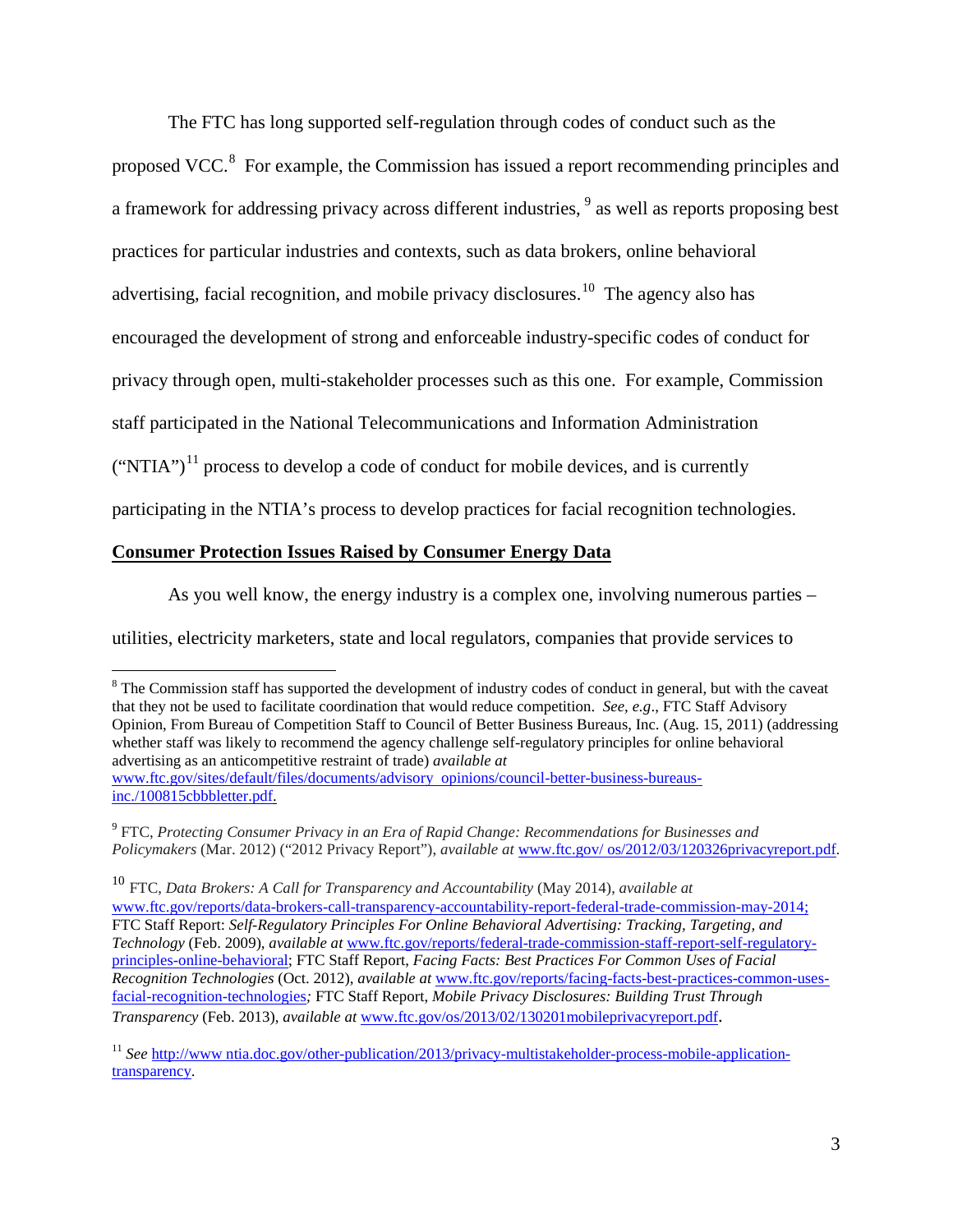utilities, and third parties – that may seek access to consumer energy data, whether from utilities<sup>[12](#page-3-0)</sup> or directly from consumers. For example, the "Green Button" initiative enables consumers to download their energy usage information and then use apps or other services to analyze their data, help them understand how their data usage compares to others', or motivate them to reduce their energy use.<sup>13</sup> With the introduction of smart meters, energy usage information is more granular than ever before.

There are many potential benefits to consumers from smart meters, chief among them giving consumers tools that increase energy efficiency and lower energy costs. At the same time, these developments raise new questions about what this energy data might reveal about consumers, and how it should be treated. For example, one employee of a company providing smart meter services noted that, with a live stream of smart meter data from a home, "we can infer how many people are in the house, what they do, whether they're upstairs, downstairs, do you have a dog, when do you habitually get up, when did you get up this morning, when do you have a shower: masses of private data."<sup>[14](#page-3-2)</sup> Very detailed energy usage data could lead to disclosure of information about "sleeping habits, vacation, health, affluence, or other lifestyle details." $^{15}$  $^{15}$  $^{15}$ 

<span id="page-3-0"></span><sup>&</sup>lt;sup>12</sup> *See, e.g.,* [http://www.opower.com](http://www.opower.com/) (providing energy usage data analysis and tools to utilities and their customers).

<span id="page-3-1"></span> $<sup>13</sup>$  The Green Button is an initiative to facilitate sharing of energy data collected through smart meters, and a number</sup> of apps make use of the information. *See* "Welcome to the Green Button" at [www.data.gov/energy/welcome-green](http://www.data.gov/energy/welcome-green-button)[button;](http://www.data.gov/energy/welcome-green-button) *see also* [greenbuttondata.org.](http://greenbuttondata.org/) The Environmental Protection Agency's Energy Star "Yardstick" tool allows consumers to input their energy usage data so that they can better understand how their energy usage compares with their neighbors'. *See* Brian Ng, EPA blog, "How Does Your Home Compare to Your Neighbor's?" (May 12, 2012), *available at* [blog.epa.gov/energystar/2014/05/how-does-your-home-compare-to-your-neighbors/](http://blog.epa.gov/energystar/2014/05/how-does-your-home-compare-to-your-neighbors/)*.* Electricity marketers and general retailers also offer various energy management devices and services.

<span id="page-3-2"></span><sup>14</sup> NISTIR 7628, Guidelines for Smart Grid Cybersecurity: Vol. 2, Privacy and the Smart Grid, *prepared by* The Smart Grid Interoperability Panel – Smart Grid Cybersecurity Committee, at 25 n. 62 (Sept. 2014), *available at* dx.doi.org/10.6028/NIST.IR.7628r1 (citing a 2010 Reuters article quoting a representative from Siemens Energy).

<span id="page-3-3"></span><sup>15</sup> *See id. at* 28-33.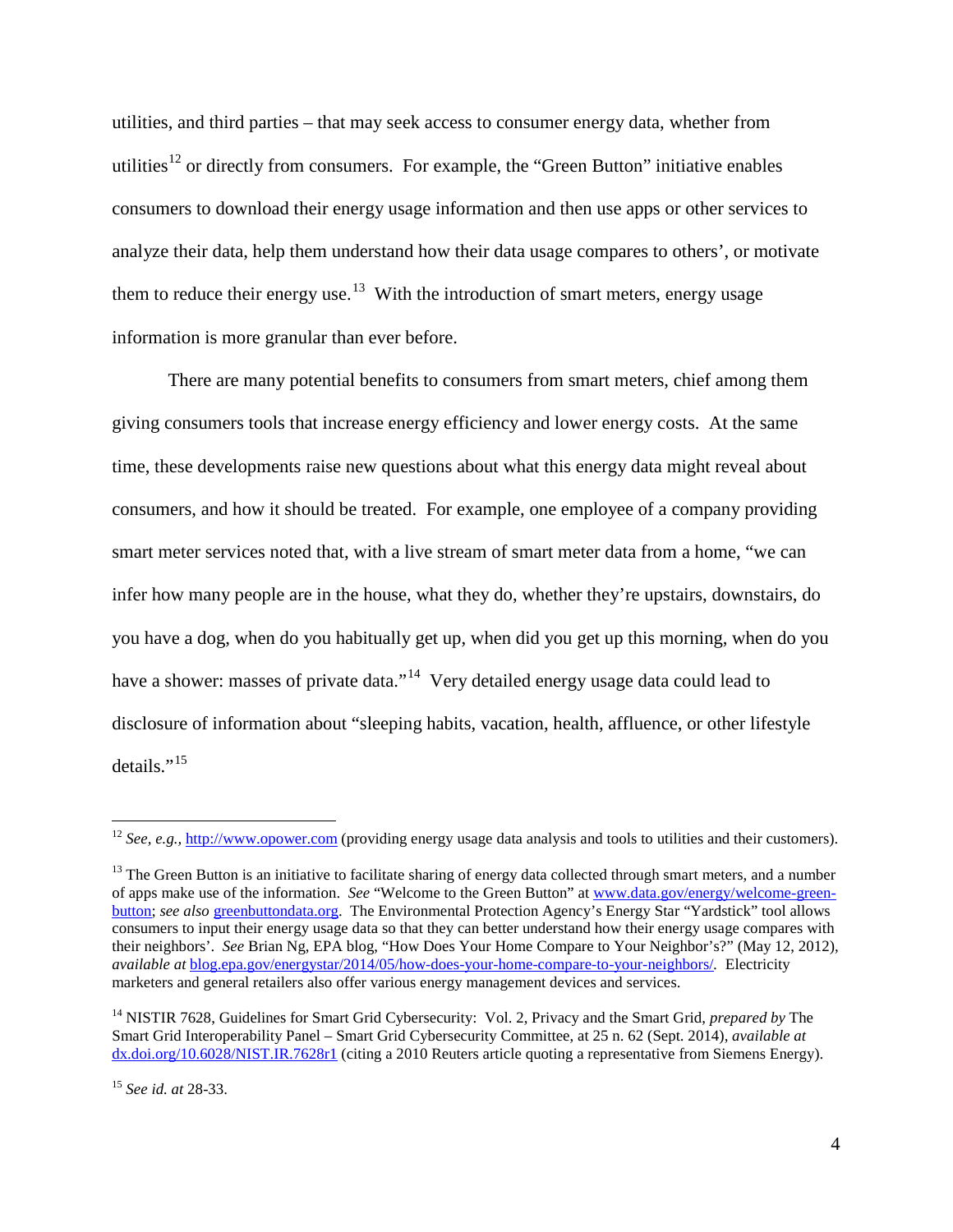In November 2013, FTC staff held a workshop to examine the privacy and security issues presented by the Internet of Things ("IoT"). The FTC invited speakers from consumer groups, industry, academia, and government – including DOE – to discuss the issues presented in different IoT settings, including smart energy technologies.<sup>[16](#page-4-0)</sup> The workshop addressed issues such as how to provide notice and choice for information practices for connected devices – like smart meters – that do not have a screen interface, and the importance of security, both from the standpoint of securing information transmitted by devices and about physical security and safety. Staff is currently developing a report recommending best practices for the IoT industry as a whole.

In addition, states and municipalities that regulate utilities have been following privacy issues associated with smart meters very closely. For example, California is among more than a half dozen states that have adopted regulations governing privacy and security of consumer energy data from smart meters and third party access to smart meter data.<sup>17</sup> California Public Utility Commission regulations require companies, among other things, to specify the primary purpose for which covered information will be used; obtain consumers' consent for use of the information for secondary purposes; limit data collection and retention to that reasonably necessary; and secure information and provide notice of breaches of unencrypted information.<sup>[18](#page-4-2)</sup>

 $\overline{a}$ 

<span id="page-4-0"></span><sup>&</sup>lt;sup>16</sup> FTC Workshop, The Internet of Things: Privacy and Security in a Connected World (Nov. 19, 2013) (material available at [www ftc.gov/news-events/events-calendar/2013/11/internet-things-privacy-security-connected-world\)](http://www.ftc.gov/news-events/events-calendar/2013/11/internet-things-privacy-security-connected-world).

<span id="page-4-1"></span><sup>17</sup> In 2005, Congress gave the Commission authority to make rules relating to consumer energy usage. *See* 42 U.S.C. § 16471. The Commission has not to date exercised this authority.

<span id="page-4-2"></span><sup>18</sup> *See* Public Utilities Commission of the State of California, Decision Adopting Rules to Protect the Privacy and Security of the Electricity Usage Data of the Customers of Pacific Gas and Electric Company, Southern California Edison Company, and San Diego Gas & Electric Company, *Order Instituting Rulemaking to Consumer Smart Grid Technologies Pursuant to Federal Legislation and on the Commission's own Motion to Actively Guide Policy in California's Development of a Smart Grid System*, Rulemaking 08-12-009 (July 29, 2011), *available at*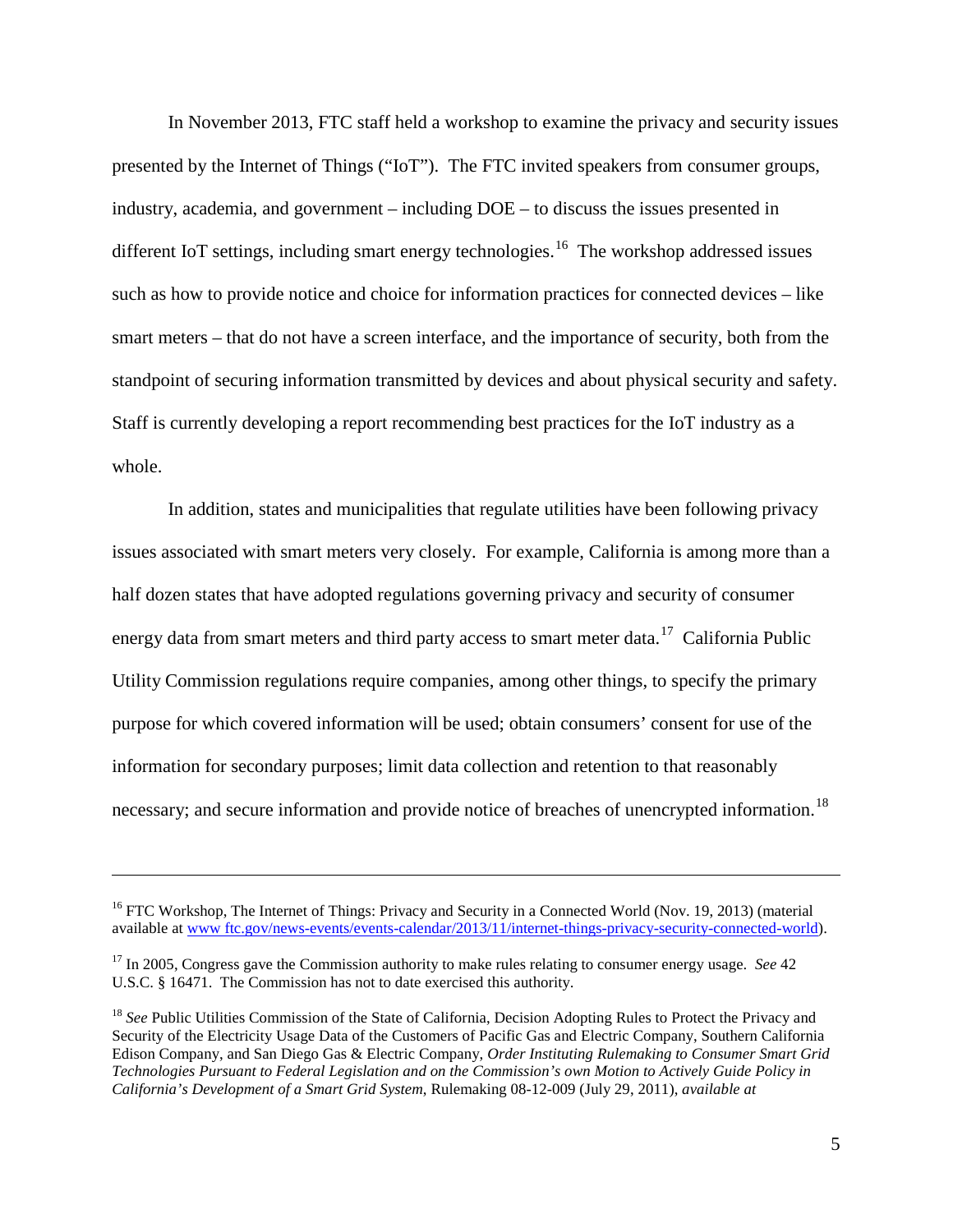## **The Voluntary Code of Conduct on Privacy and Smart Grid**

The proposed VCC addresses many of these consumer protection issues in a thoughtful and forward-thinking manner. Among other things, DOE OE has been careful to establish a process that is open and transparent. DOE convened an initial workshop with a variety of stakeholders in January 2012 for moderated group discussions about Smart Grid privacy.<sup>19</sup> After issuing a report summarizing the points raised in those discussions, it convened a series of public discussions run by stakeholders to discuss the possibility of a voluntary code of conduct and what that might entail. The drafts of the VCC and proceedings have been available online, and DOE OE solicited public comment on the most recent draft through a federal register notice. A variety of parties have participated, from state regulators and consumer advocates to utilities and third party product developers who make use – or plan to make use – of consumer energy data.

In addition, the code addresses many of the key privacy issues at stake in the smart grid and would apply to the entire breadth of entities that could access consumer energy data, including third parties. For example, the code covers important issues such as providing notice and getting consent for particular uses. The code distinguishes between primary and secondary uses and requires opt-in consent for such secondary uses. The code also requires that companies secure consumer data. Importantly, it requires that before a company can share consumer data with a third party for purposes other than that for which the information was originally collected, it must obtain a customer's specific and affirmative express consent. Overall, the code, if adopted, would provide meaningful protections for consumer data.

[docs.cpuc.ca.gov/WORD PDF/FINAL DECISION/140369.pdf;](http://docs.cpuc.ca.gov/WORD_PDF/FINAL_DECISION/140369.pdf) *see generally*  [www.cpuc.ca.gov/PUC/energy/smartgrid.htm.](http://www.cpuc.ca.gov/PUC/energy/smartgrid.htm) 

<span id="page-5-0"></span><sup>19</sup> 2012 Privacy Report, *supra* note 9, at 48-50.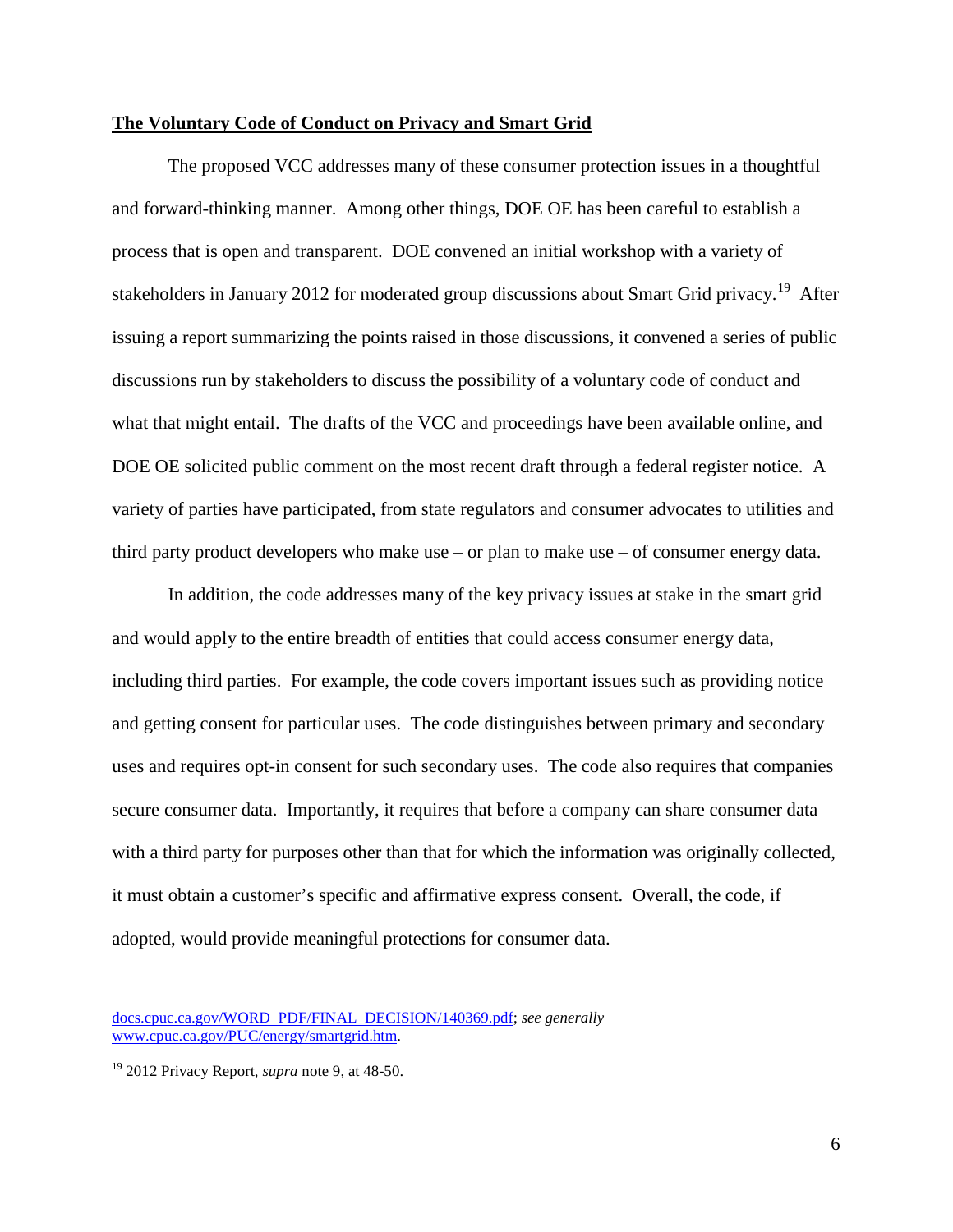I have three suggestions that I believe would make the code even stronger. First, the code requires companies to provide a significant amount of information about data practices in a notice to consumers. This type of notice is, and should be, comprehensive so that consumers and others have a designated place that they can go to obtain accurate and complete information about a company's privacy practices. However, I recommend that you also include in the code a requirement that companies provide "just-in-time" disclosures to consumers at the time and place that they have the ability to exercise choices under the code. For example, when a consumer downloads a company's mobile app to check energy usage remotely, the company could alert the consumer – through push notifications or other clear and conspicuous disclosures on the phone – that the company sells consumer information to third parties for advertising. Such notices would call consumers' attention to the key information needed for those choices without forcing them to find and read the longer, more comprehensive notice at that very moment or, alternatively, skip reading the notice altogether.<sup>20</sup> Consumers that are interested in more detailed information will still be able to find it in the comprehensive notice.

Second, and relatedly, the code should require that all applicable consumer disclosures be made "clearly and conspicuously," so that consumers will see them and read them. The agency has produced guidance for businesses on providing clear and conspicuous notices.<sup>[21](#page-6-1)</sup>

Third, the proposed code allows parties to adopt the code with deviations to accommodate conflicts in "laws, regulatory guidance, governing documents, and/or prevailing state/local business practices," as long as the party makes clear that it is not committing to that

<span id="page-6-0"></span> <sup>20</sup> 2012 Privacy Report, *supra* note 9, at 48-50.

<span id="page-6-1"></span><sup>21</sup> *See* FTC, *.com Disclosures: How to Make Effective Disclosures in Digital Advertising* (March 2013), *available at*  [www.ftc.gov/sites/default/files/attachments/press-releases/ftc-staff-revises-online-advertising-disclosure](http://www.ftc.gov/sites/default/files/attachments/press-releases/ftc-staff-revises-online-advertising-disclosure-guidelines/130312dotcomdisclosures.pdf)[guidelines/130312dotcomdisclosures.pdf.](http://www.ftc.gov/sites/default/files/attachments/press-releases/ftc-staff-revises-online-advertising-disclosure-guidelines/130312dotcomdisclosures.pdf)